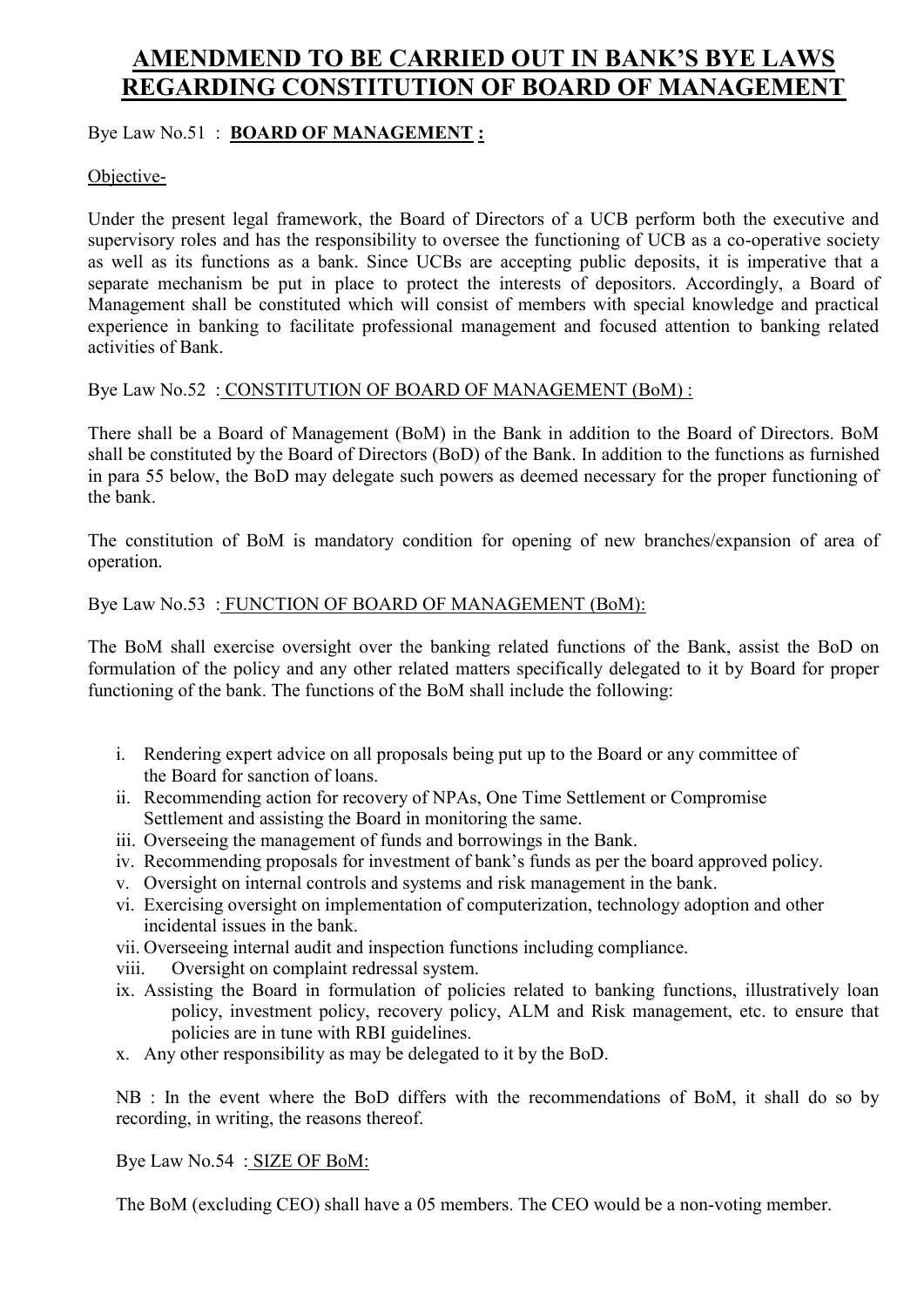# Bye Law No.55 : QUALIFICATION AND 'FIT AND PROPER'

#### CRITERIA FOR MEMBERS OF BoM:

- (i) All the members of BoM should consist of persons having special knowledge or practical experience in respect of one or more of the following matters, namely:
	- a. Accountancy
	- b. Agriculture and rural economy
	- c. Banking
	- d. Co-operation
	- e. Economics
	- f. Finance
	- g. Law
	- h. Small Scale Industry
	- i. Information Technology
	- j. Any other subject, which would, in opinion of the Reserve Bank, be useful to the Bank.

Any person who has had a business relationship with the bank, in question, during the immediate preceding three year will not be eligible. A person having deposits with the Bank will not be classified as having business relationship for the purpose.

- (ii) Members of BoM should be drawn from the members of the Board of Directors provided they meet the criteria specified. However, not more than 50 percent of the BoM members shall be from BoD. Under all circumstances, BoM should have at least two members from outside the BoD.
- (iii) A member of BoM can be appointed in more than one bank, subject to a maximum of three, provided that there is no overlapping in area of operation.
- (iv) Any disqualification prescribed for member of BoD under respective Co-operative Societies Act will also apply to a member of a BoM.

#### Bye Law No.56 : MEETINGS OF BoM:

BoM may hold meetings at such periodicity as deemed necessary. The Chairman of the BoM may be elected by the members of BoM from amongst themselves or appointed by the BoD. Under no circumstances the Chairman of the BoD shall be appointed as chairman of the BoM and Bank should maintain proper record of the minutes of the meeting and the same should be put up to BoD. The quorum for the meeting shall be two-third of the total members of BoM.

#### Bye Law No.57 : SITTING FEES:

Members of BoM may be paid allowance/sitting fees for their services as may be provided for in the byelaws of the bank or with the approval of BoD.

#### Bye Law No.58 :TENURE OF BoM: